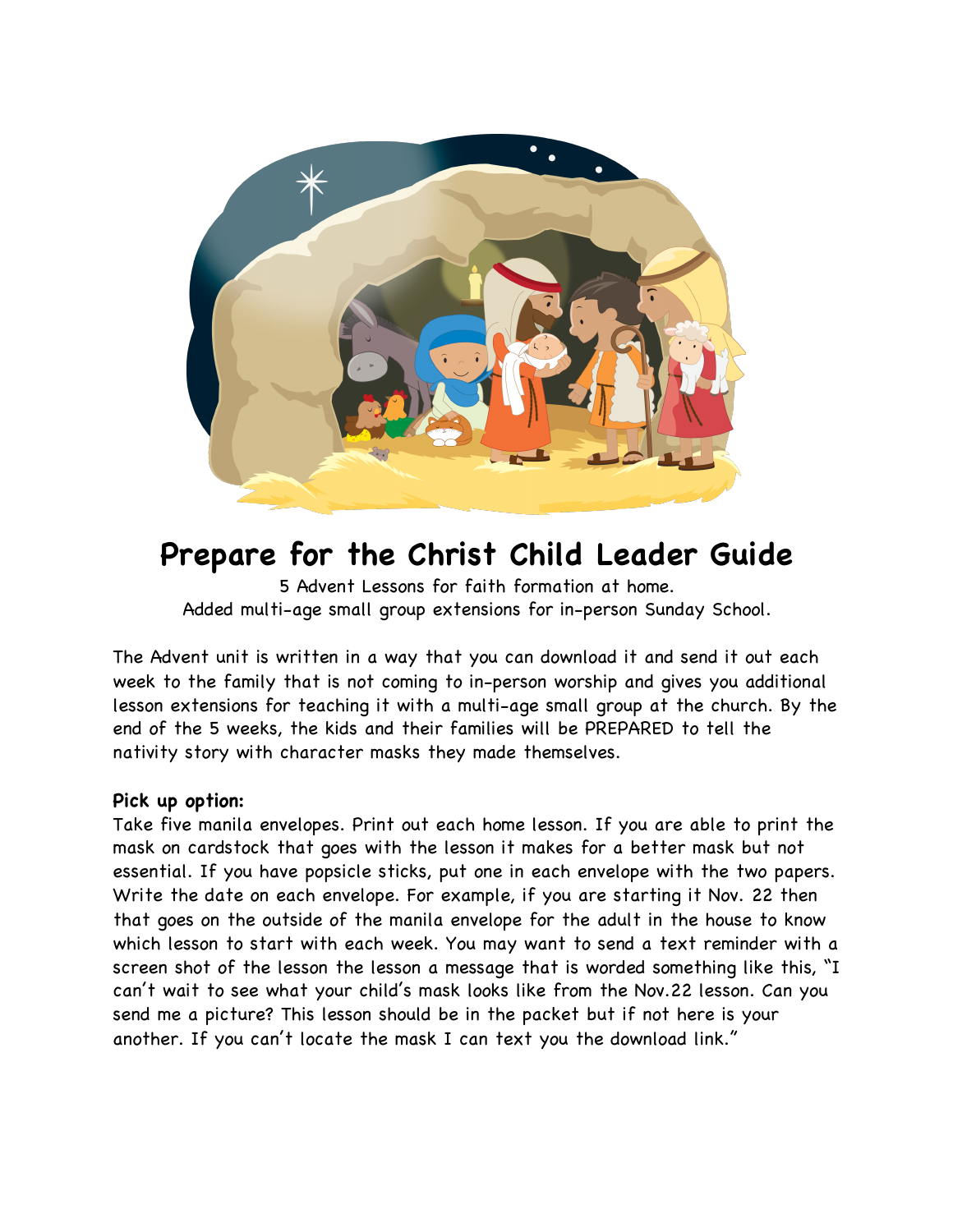## **Porch Visit option:**

Many people are optioning for a physically distanced home visit to drop off the supplies for each "UNIT". It gives you a chance to do some pastoral care listening with the family member on the front porch after the child has been given their box or bag of goodies to the unit. You should only do this if you and your task force feel it is a safe option for you. You may want to do a combination of pick and porch visits only the ones that were not able to make it to the pick-up site.

## **Email option:**

If you don't find that your families are able to get to your pick-up location, save each lesson separately on your desktop. Then each week email out, text, and post on social media that they have a simple Advent lesson and activity waiting for them to print in their email inbox. In the email you send the parents to tell them if they don't have popsicle sticks around the house that they could use straws or pencils with the tip broken off for the handle of their child's mask. You don't want this to be a big project to gather materials.

## **Facebook Live:**

You could do the home lesson and an extension on Facebook live each Sunday to lead the family in the lesson you have sent home. Don't schedule that Facebook live during the morning worship. Schedule it in the late afternoon, so the family can work on it as an activity together. Be sure to make your FB Live 5 min or less. Your FB Live should just be their launch to the lesson and let them finish it together. For example, ask the relational questions provided in the lesson model how to find the verse in the Bible, read the verse, ask the family to do the wondering questions, and mask together.

\*Whichever way you get the materials to the family, don't assume they all have Bibles at home. When you make an announcement always mention that "readerfriendly NRSV or CEB Bibles can be added to your kit upon request."

\*Be sure to read, lesson 5 so you can plan ahead with your ministry team on how you may want to incorporate the videos sent to you.

\*Here are the masks to download to put with the lesson. A picture of what mask goes with what lesson is included in the main lesson page. They are free from<br>www.thedatingdivas.com site.<br>https://www.thedatingdivas.com/wp-content/uploads/21.1011 www.thedatingdivas.com site. https://www.thedatingdivas.com/wp-content/uploads/BLACK-AND-WHITE-NATIVITY-MASKS.pdf